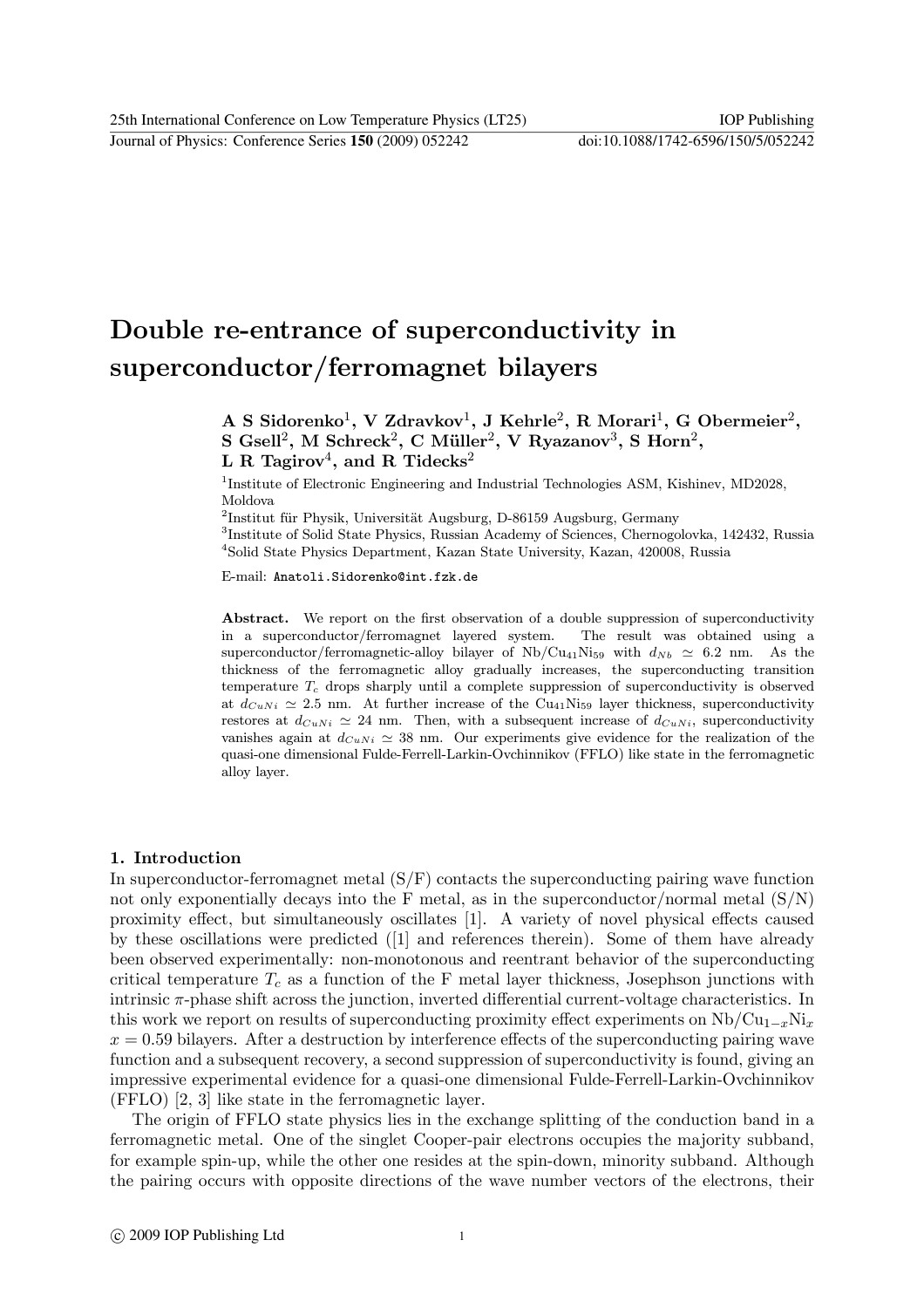| 25th International Conference on Low Temperature Physics (LT25) | <b>IOP</b> Publishing              |
|-----------------------------------------------------------------|------------------------------------|
| Journal of Physics: Conference Series 150 (2009) 052242         | doi:10.1088/1742-6596/150/5/052242 |

absolute values are not equal due to the exchange splitting. The resulting pairing state acquires a finite momentum of  $\hbar Q_F = E_{ex}/v_F$ , where  $E_{ex} \ll E_F$  is the energy of the exchanges plitting of a free-electron-like, parabolic conduction band,  $E_F$  is the Fermi energy, and  $v_F$  is the Fermi velocity. Then, the pairing function of this state does not simply decay as it would be in a non-magnetic metal, but in addition oscillates on a wavelength scale given by  $\lambda_{F0} = 2\pi \hbar v_F / E_{ex}$ for the case of a "clean" ferromagnet.

The oscillation of the pairing wave function in the F-metal is the reason for an oscillatory S/F proximity effect, yielding a non-monotonous, oscillating dependence of the superconducting critical temperature  $T_c$  on the ferromagnetic layer thickness  $d_F$ . The phenomenon can be qualitatively described using the analogy with the interference of light in a parallel-sided plate of glass with a mirror coated back side, at normal incidence [4]. As the interference conditions change periodically between constructive and destructive upon changing the thickness of the plate, the flux of light through the interface of incidence is modulated. In a layered S/F system, the pairing function flux crossing the S/F interface depends on the ferromagnetic layer thickness  $d_F$  because of the pairing function interference. As a result, the coupling between the S and F layers in a series of samples with increasing  $d_F$  is modulated, and the superconducting  $T_c$  oscillates as a function of  $d_F$ . The amplitude of  $T_c$  oscillation depends sensitively on the superconducting layer thickness.

The aim of our experiments was to realize the most spectacular evidence for the oscillatory proximity effect that would be the observation of the multiple reentrant behavior of the superconducting  $T_c$  predicted theoretically [5, 6, 7]. To achieve the goal we fabricated S/F samples using niobium as a material for the superconducting layer, and the  $Cu_{41}Ni_{59}$  alloy as a material for the ferromagnetic layer. The choice of alloy instead of a conventional elemental ferromagnet has the following advantages: the oscillation length  $\lambda_{F0}$  in strong ferromagnets, like iron, nickel or cobalt, is extremely short, because the exchange splitting energy  $E_{ex}$  is usually in the range 0.1-1.0 eV. Weak ferromagnets with an order of magnitude smaller exchange splitting of the conduction band allow the observation of the effect at much larger range of thicknesses  $d_F$  which can be easier controlled and characterized.

## 2. Experimentals

The S/F samples were prepared by magnetron sputtering on commercial (111) silicon substrates at room temperature. Three targets, Si, Nb and  $Cu<sub>40</sub>N<sub>160</sub>$ , were pre-sputtered for 10-15 minutes to remove contaminations and reduce the residual gas pressure (by Nb as a getter material) in the chamber. Then, a silicon buffer layer was deposited using a RF magnetron, to generate a clean interface for the subsequently deposited niobium layer. To obtain flat, high quality Nb layers, the full-power operating magnetron was moved along the silicone substrate of  $80\times7$ mm<sup>2</sup> size. Thus, the surface was uniformly sprayed with the material at a reduced deposition rate compared to a fixed , non-moving target. To prepare samples with variable thickness of the ferromagnetic layer we deposited a wedge-shaped ferromagnetic film utilizing the intrinsic spatial gradient of the deposition rate. The resulting  $Nb/Cu_{41}Ni_{59}$  bilayers were coated by a silicon cap of about 10 nm thickness to prevent degradation in an ambient atmosphere. Rutherford backscattering spectrometry (RBS) has been used to evaluate the thickness of Nb and  $Cu_{1-x}Ni_{x}$ layers as well as to check the composition of Cu and Ni in the deposited alloy layers (Fig. 1, a sketch of the layers stack is presented in the inset). After cutting the wedge into strips across the thickness gradient, we obtained 36-40 samples with variable  $Cu_{41}Ni_{59}$  layer thickness in the range  $d_{CuNi} \approx 1-35$  nm, prepared at identical conditions in a single deposition run. Aluminum wires of 50  $\mu$ m in diameter were then attached to the strips by an ultrasonic bonder for four-probe resistance measurements. For further sample preparation details see Ref. [8].

The superconducting critical temperature  $T_c$  was determined from the midpoints of resistive transitions curves  $R(T)$ . The resistance measurements were performed by the DC four-probe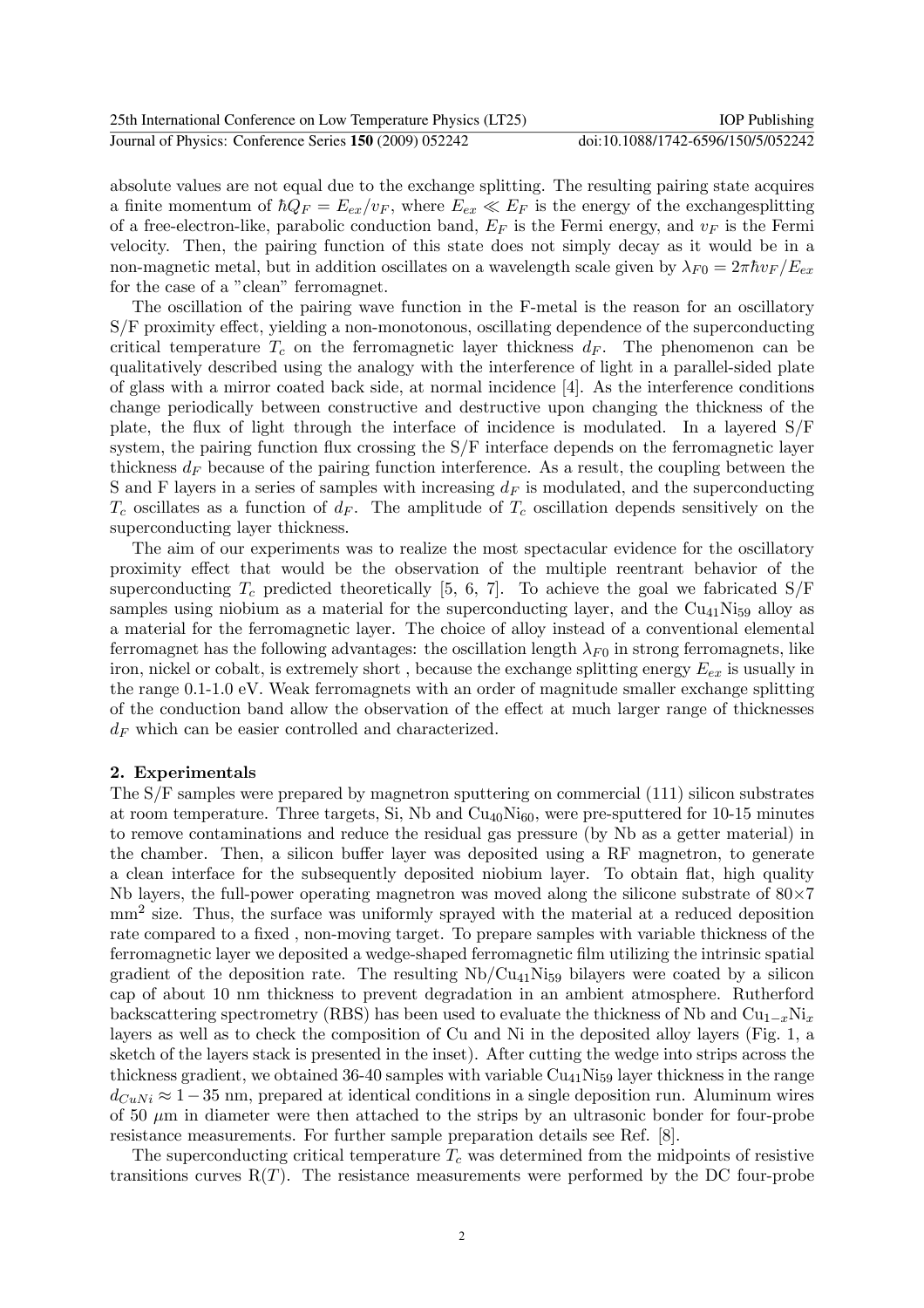

Figure 1. RBS profiles of the layers and sketch of the layers stack (inset) for the S22 series.

method using a 10  $\mu$ A sensing current in the temperature range 0.4 K-10 K when measuring with an Oxford Instruments "Heliox" <sup>3</sup>He cryostat, and a 2  $\mu$ A sensing current in the range 40 mK-1.0 K when measuring in an Oxford Instruments dilution refrigerator "Kelvinox". The width of transition  $(0.1R_N - 0.9R_N$  criteria, where  $R_N$  is the normal state resistance just above  $T_c$ ) for most of the investigated samples was below 0.2 K, that allows to determine the  $T_c$  with a good accuracy.

#### 3. Results and discussion

Figure 2 demonstrates the dependence of the superconducting transition temperature on the  $Cu_{41}Ni_{59}$  layer thickness. The thickness of the Nb layer is fixed for each of the three series of samples presented. The transition temperature  $T_c$  for the specimens with  $d_{Nb} \approx 14.1$  nm (S23) reveals a non-monotonous behavior with a shallow minimum at about  $d_{CuNi} \approx 7.0$  nm. For the thinner niobium layer  $(d_{Nb} \approx 7.8 \text{ nm}, S22)$  the transition temperature shows a pronounced minimum with subsequent increase of  $T_c$  to above 2.5 K. For the thinnest Nb layer  $(d_{CuNi} \approx 6.2$  nm, S21), the superconducting  $T_c$  sharply drops upon increasing the ferromagnetic Cu<sub>41</sub>Ni<sub>59</sub> layer thickness till a certain thickness  $d_{CuNi} \approx 2.5$  nm. Then, in the range  $d_{CuNi} \approx 2.5 - 24$  nm, the superconducting transition temperature vanishes  $(T_c$  is at least lower than the lowest temperature reached in our cryogenic setup, 40 mK). With a further increase of the Cu<sub>41</sub>N<sub>i59</sub> layer thickness, superconductivity restores again at  $d_{CuNi} \approx 25.5$  nm, reaching a level of about 0.8K at  $d_{CuNi} \approx 30$  nm, and then drops down again below 40 mK at  $d_{C_1N_i} \approx 37.5$  nm. This phenomenon of a double suppression of superconductivity is the first experimental evidence for a multiple reentrant behavior of superconducting state in S/F layered systems.

The data simulation procedure follows the fitting strategy described in detail in our previous papers [8, 9]. The solid curves in Figure 2 show results of the fitting for the "clean" case with parameters given in the figure caption. Calculations with the physical parameters of the S21 sample series, but for thicker Nb layer  $d_{Nb} \approx 6.4$  nm, show that the next island of superconductivity is possible to observe in the range  $d_{CuNi} \approx 53 - 70$  nm. We will search for the second reentrance of superconductivity in our further studies.

To conclude, we report on the first experimental observation of the double supression of superconductivity in S/F bilayers with constant Nb layer thickness ( $\approx 6.2$  nm) and variable  $Cu_{1-x}Ni_{x}$  alloy  $(x \approx 0.59)$  layer thickness. The experimental realization of the reentrant